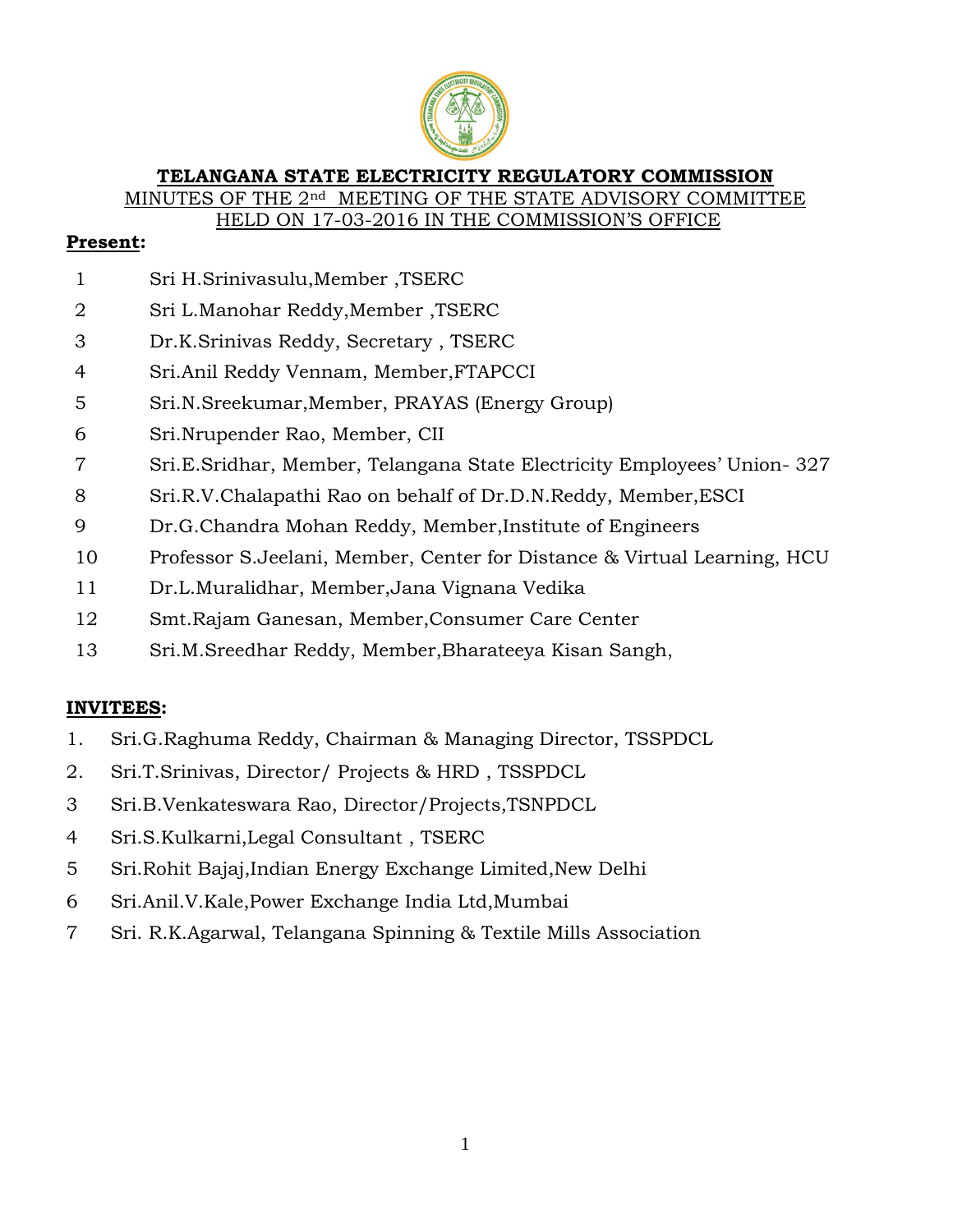The meeting started with the Secretary addressing the State Advisory Committee (SAC) members and invitees. While welcoming the participants, Secretary addressed the gathering and briefed the SAC on :

- Member / Finance , TSERC chairing the meeting in the absence of Chairman,TSERC.
- ARR & Tariff Proposals for Retail Supply Business including Cross Subsidy Surcharge & Addl. Surcharge for Open Access Consumers for the FY 2016-17 made by TSSPDCL & TSNPDCL.
- 1. Chairman welcomed all the members, invitees to the meeting and stated that the discussion will be on the ARR Tariff Filings made by the Discoms, Consumer grievances & related issues and requested for the views of the Members on the same. M/s.Pricewaterhouse Coopers (Pwc) , the Consultant engaged by the Commission was requested to present the ARR Filings to the Committee.
- 2. Pwc has presented ARR Tariff Filings of TSSPDCL and TSNPDCL.
- 3. On completion of presentation, Chairman invited views of SAC members. The views of the SAC Members are as follows:

# **Sri.Anil Reddy Vennam of FTAPCCI**

- To look into the matter of minimum of 30 days to be given to file the Objections and 45 days for conducting Public Hearing on the ARR filings and requested to extend the last date for filing objections from 30<sup>th</sup> March, 2016 to 8<sup>th</sup> April, 2016. This is to provide enough time for DISCOMs to give replies to Objections and to stakeholders to react on the replies given by DISCOMs.
- Proposal of additional Time of Day (ToD) from 6 am to 10 am (Rs 1/- per unit) and an incentive from 10 pm to 6 am (Rs. 0.55) as a measure to reduce the morning peak and make the load curve flat for categories HT-I (A) Industrial, HT– II Others and HT-III Airports, Bus Stations and Railway stations, is against the interests of the industrial consumers and will have adverse impact on industrial growth.
- Till the time the generation tariffs are not finalized for GENCOs, no escalation in fixed and variable costs should be allowed in the power purchase cost from these stations.
- Recent trends in the average auction price of the domestic coal during last two years, along with the international price of imported steam coal and international market price of crude oil indicates a downward progression of the prices for all the fuels mentioned. This calls for a thorough prudence check of all the power procurement costs proposed.
- The Discoms have projected an average procurement price of Rs. 5.22 per unit in FY 2016-17 for such bilateral and market purchases which seems to be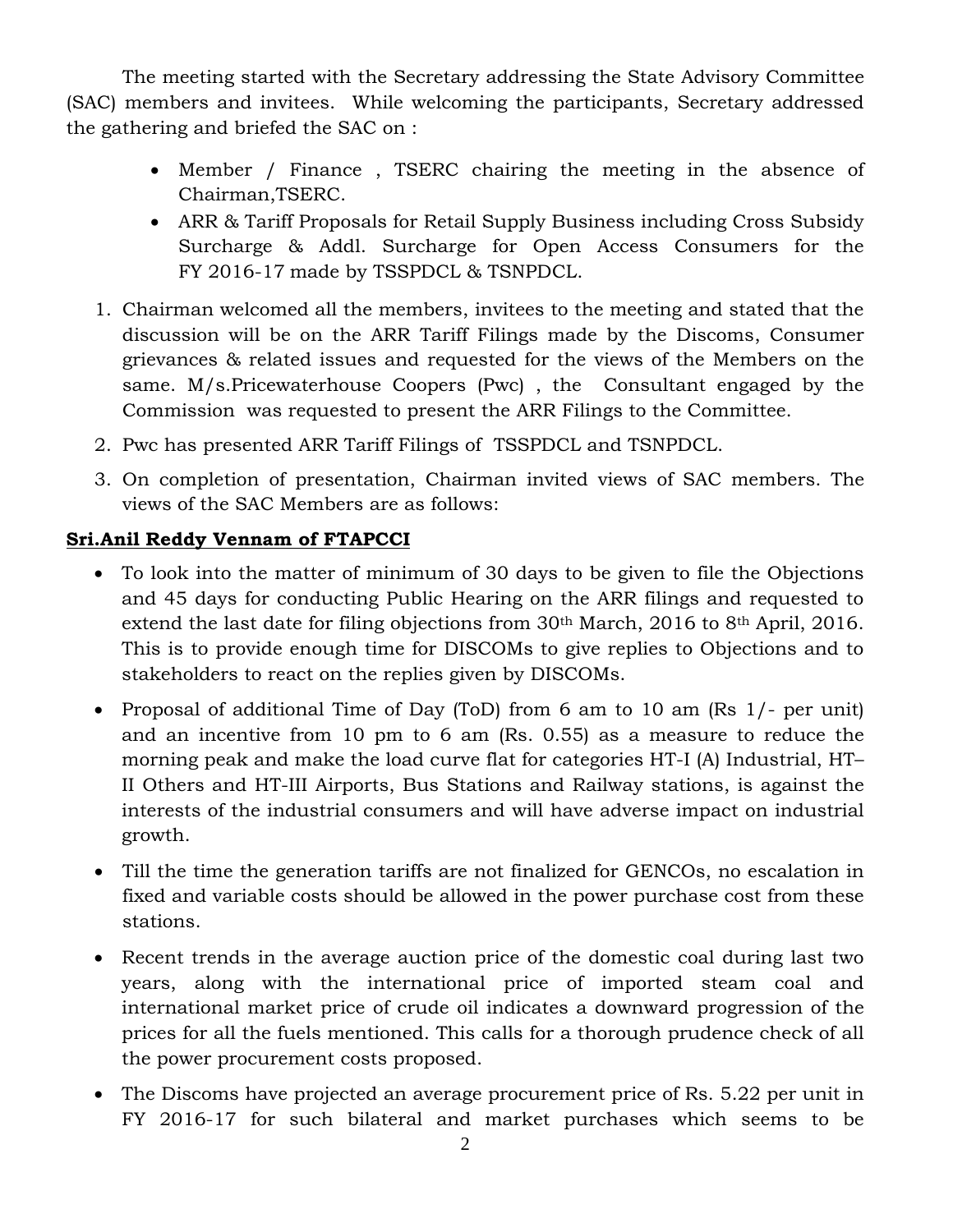unreasonably high considering the recent trends in the price of power traded in open market and exchanges. To this the Commission has asked Indian Energy Exchange (IEX) to provide the pricing mechanism.

- Any allowance in the context of additional surcharge would be unreasonable and burdensome for the consumers.
- Reduction of minimum period for applying for de-ration of the CMD from 2 years to 1 year as the present business environment and the short production cycles makes it difficult for the entrepreneur to sustain in the market for a minimum of 2 years if the market conditions are not favorable. The Commission has taken note of the point.
- Separate category for Micro and Small Industries to boost growth of small industries in the state.
- Treat all the industrial units with a Contracted Demand of 100 kVA and above upto 250 kVA as Small Scale Industries and make a separate category of these units for determination of energy and demand charges.
- Fix the Demand and Energy charges for the units under 11 kV with a Contracted Demand of upto 250 kVA at a lower Level compared to other units. Remove the Time of the Day charges for these small scale industrial category under HT 1 (A) 11 kV.
- "Other costs" claimed by the Discoms in respect of reactive charges, asset maintenance charges should be allowed after prudent check.
- Discoms have submitted the details of Non Tariff Incomes after excluding certain elements like delayed payment charges, rebates earned etc. The projected non tariff incomes are not comparable to the non tariff incomes earned by the Licensee in past years.

### **Sri.N.Sreekumar, PRAYAS:**

- Efforts are to be made by the Discoms to make proper demand estimation and earn from surplus power.
- Not much efforts are going into energy efficiency. Govt of Telangana has a program with Ministry of Power for energy efficiency which should be looked into and included in demand estimation.
- Resource plan of TSSPDCL doesnot indicate the CoDs.
- Since 75-80% of the total cost is power purchase cost, public hearings on PPAs are very important and should be expedited. To this the Commission has told that the details of public hearings on PPAs is placed on the website of TSERC.
- The problems involved in the connectivity of rooftop solar power are to be looked into and rooftop solar is to be encouraged.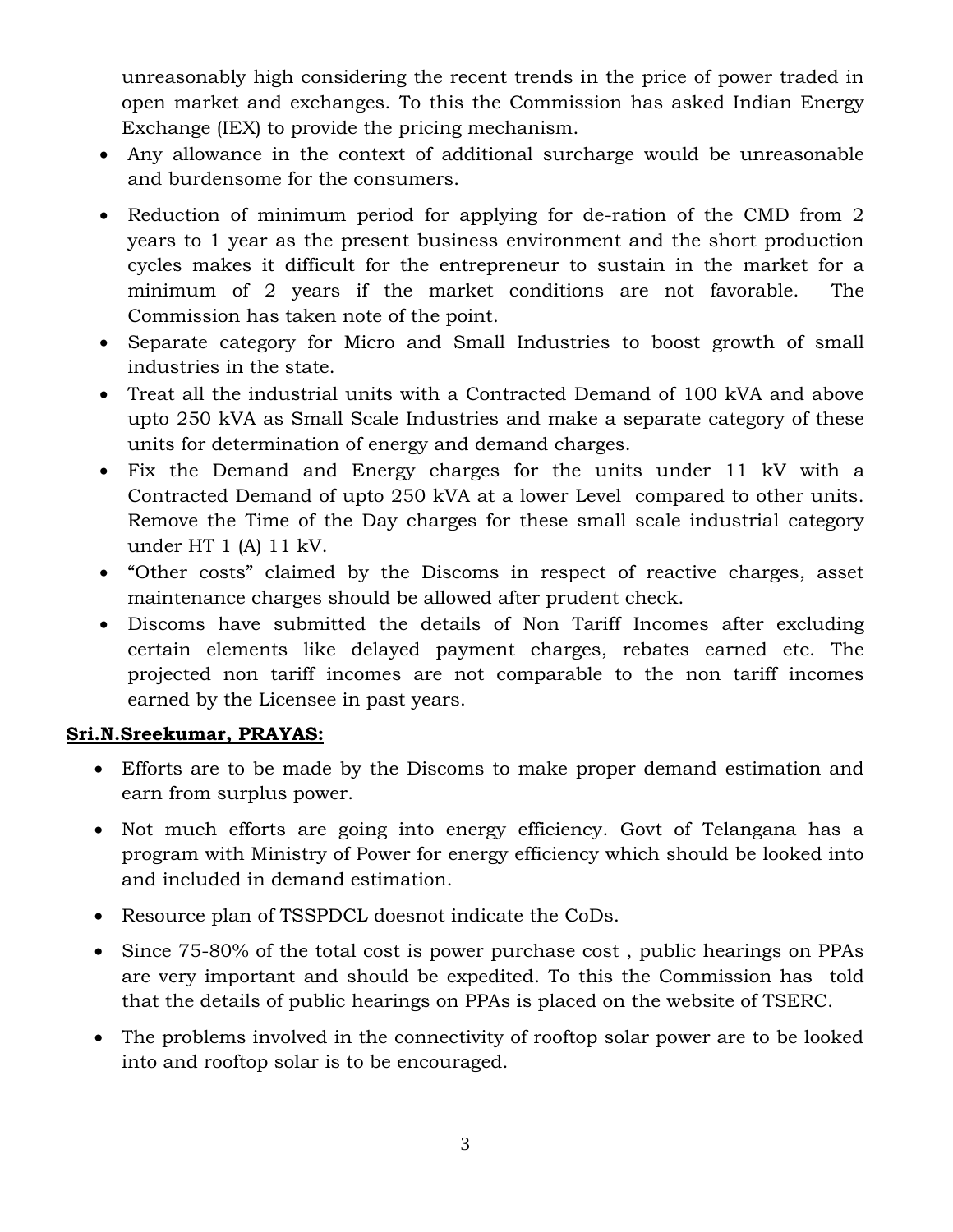- Prayas suggests encouragement of solar power in agriculture. In addition to solar Agl pumpsets,Feeder based solar pumpsets should be explored as was done in Maharasthra.
- Suggested DTR metering is very low and requested to get Agl estimate better.
- Expressed whether 9 hours power supply will be of much help , the water table being low , the motors cannot draw water after 3 hours.
- Suggested that devices to measure consumer level Quality of Supply should be available.
- Prayas along with Bharateeya Kisan Sangh have visited various sites and found that the reason for electrical accidents is both on the Discoms and Consumers. Electrical accidents should be included as a Standard of Performance. It is suggested to target two places Mahaboobnagar and Karimnagar to reduce accidents by next year. To this the Commission has told that compensation has been brought into the purview of safety. The Commission has also increased the ex-gratia amount. Prayas has welcomed the efforts of TSERC.
- Defaulters list should be displayed.
- SAC meetings should be held more frequently atleast once in 3 months and the suggestion was welcomed by the Commission.
- On the matter of Advisory of the Commission to the TS Transco and Discoms , Prayas felt that employees should be encouraged to participate in the public hearings / Proceedings of the Commission so as to gather more views and take valued decisions. To this the Commission conveyed that TSERC always encourages maximum participation of public/stake holders in order to get a wide range of views, but the employees have to work within the rules and regulations of their respective organizations before approaching the Commission. The employees have to take prior approval before participating in public hearings conducted by the Commission.

### **Sri.R.K.Agarwal of Telangana Spinning & Textile Mills Association (Invitee)**

- Expressed that a separate category be provided for spinning & textile mills as they are providing more employment and are maintaining 85% load factor throughout the year. Telangana Govt is in the process of framing a policy in this matter and since tariff fixation happens to be before the policy coming into force, such request is made to the Commission. The Commission expressed that any decisions made will be in the purview of the Act.
- Suggested that mixed feeders also be considered in the same manner as independent feeder for Open Access.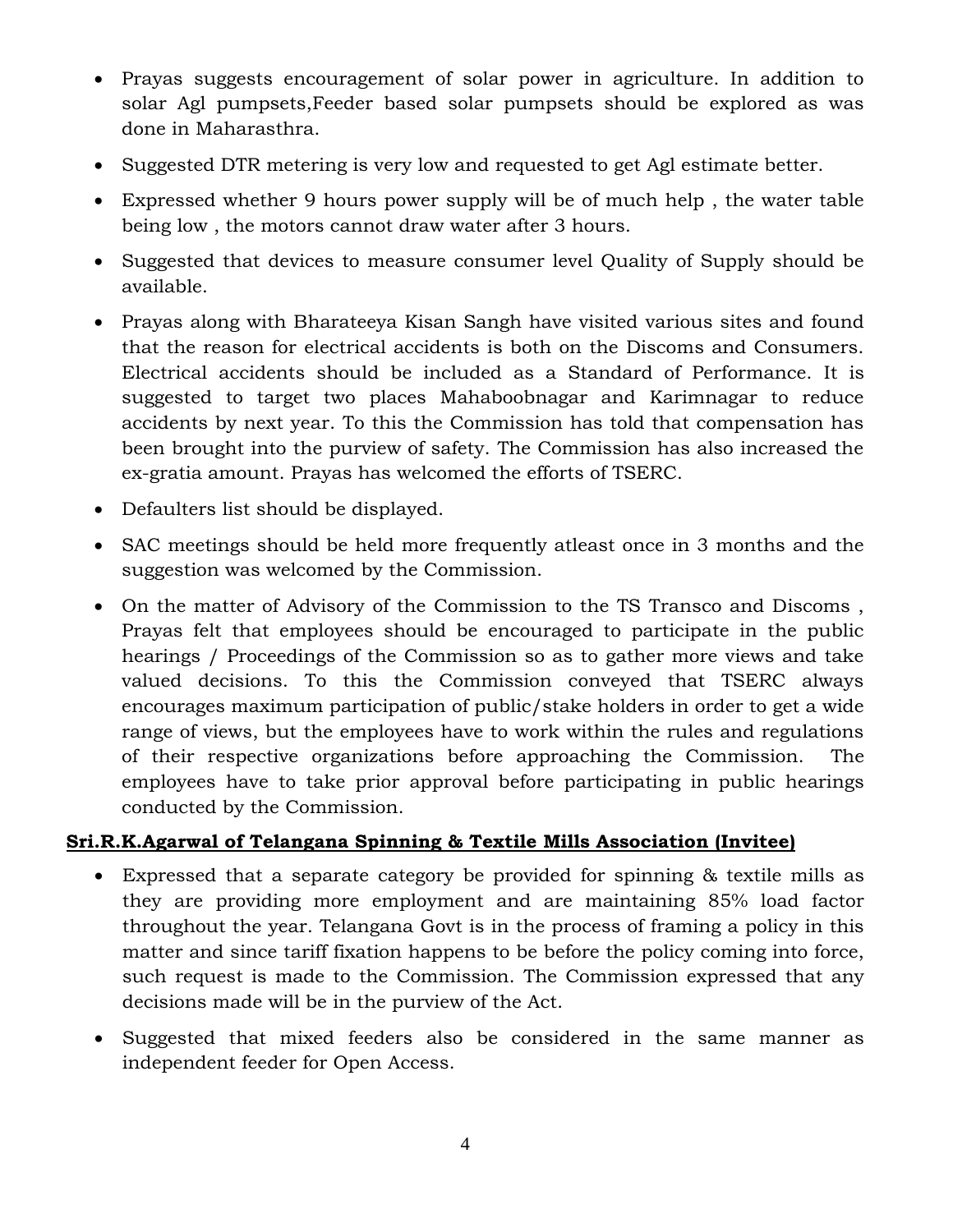- In response to his mention on round the clock Open Access for mixed feeders, Commission has told that the matter is sub-judice.
- Expressed that the Discom is not adhering to the court orders.
- Suggested that the cross subsidy should not be high for Open access consumers.
- With reference to 9 hours power supply to agriculture , suggested that the burden should not be passed on to the consumers and it should be absorbed by the Govt.

# **Dr.G.Chandra Mohan Reddy, Institute of Engineers**

- Suggested that Institute of Engineers is into energy conservation right from Generation to end users which have to explored and put to use.
- Also suggested that the Commission should focus on measures to bring down the Global Warming. To this Commission has told that RPPO (Renewal Power Purchase Obligation) regulation etc are steps in that direction only.

## **Sri.E.Sridhar, Telangana State Electricity Employees' Union- 327**

- Expressed that Discoms like many industries/organizations should have a safety officer to address the issue of electrical accidents.
- Also told that in order to implement the Govt policy of 9 hours power supply, and to reduce number of electrical accidents recruitment of O & M staff is required.
- Suggested that standard meters should be used.
- Research centers should be established in the Discoms. The suggestion was welcomed by the Commission.

# **Sri.R.V.Chalapathi Rao from ESCI (Engineering Staff College of India) on behalf of Dr.U.Chandrasekhar**

 Stated that the issue of consumers using electrical gadgets which contribute to low power factor is to be addressed by providing adequate capacitors at appropriate places.

# **Sri.Rohit Bajaj from Indian Energy Exchange Limited,New Delhi**

- Power purchase cost constitutes 78 % of total cost and any saving in PP cost results in total cost reduction.
- It is observed that the variable cost of Genco stations is very high and merit order dispatch has to be changed. It is suggested that power exchange stations be included in merit order.
- It is also suggested that market price should be part of Merit order dispatch.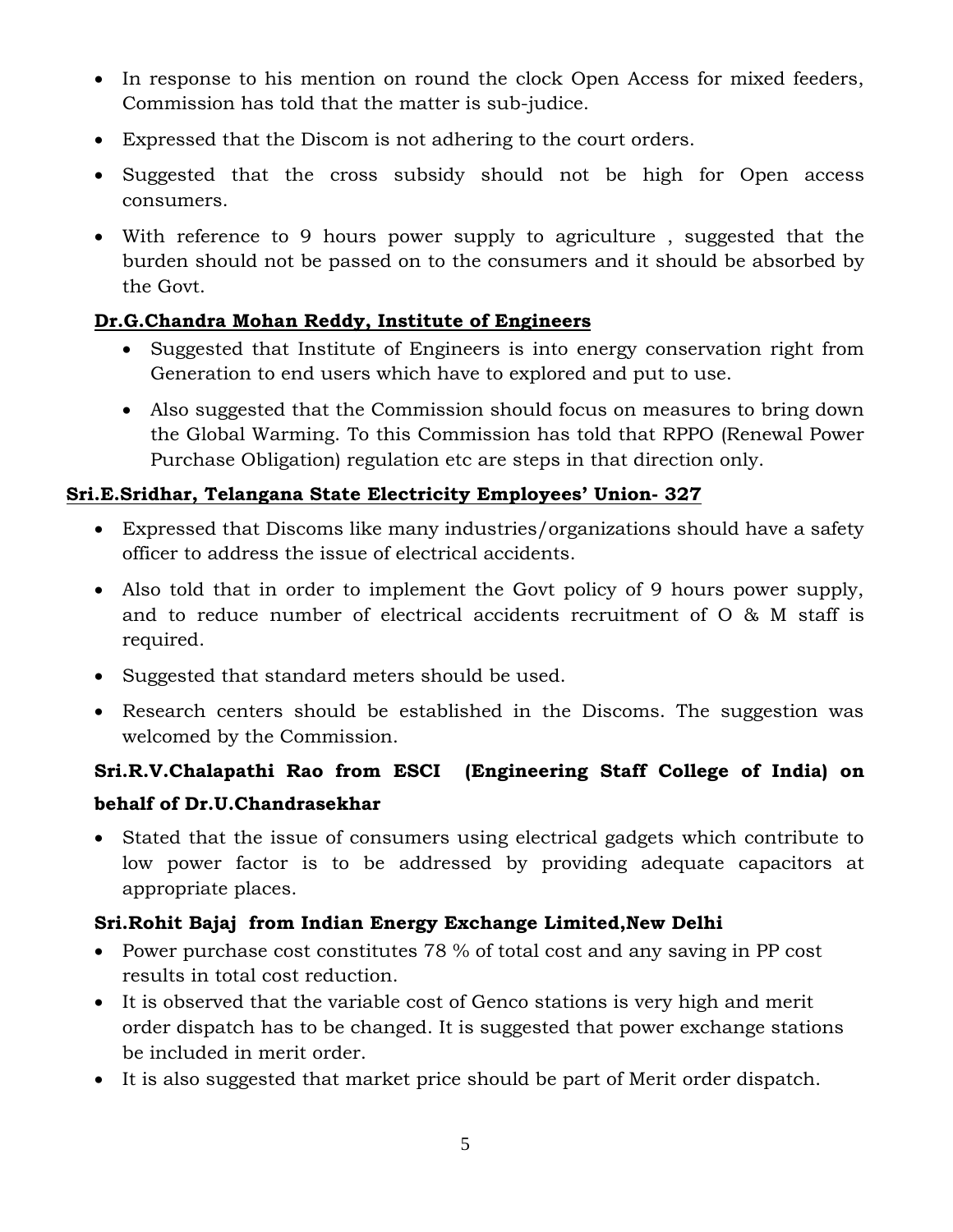- The power situation in the state has not reached such a stage where additional surcharge can be levied.
- The Commission has requested them to give details of MCP at peak load hours for the past three months.

## **Sri.Anil.V.Kale from Power Exchange India Ltd,Mumbai**

- ARR filings are silent on RPPO compliance. Suggested that a directive is to be given by the Commission for RPPO compliance. He has requested to provide certain amount in ARR to purchase from PEX in order to meet RPPO obligation like in ARR & Tariff order for FY 2013-14.
- Has made a brief presentation on the working of Power Exchange India Ltd.

# **Sri. M.Sreedhar Reddy, Bharateeya Kisan Sangh**

- Has requested that the pending compensations shall be paid.
- Publicity of toll free number of Discom to be widely done.
- Stated that almost all the DTR structures except those in Moinabad were constructed by the farmers.
- Suggested that a mechanism should be in place where by the consumer knows the material drawal details. When it was informed that such information is placed on website while sending the same in SMS to the consumers, expressed that farmers cannot visit websites , an SMS will be of great help.
- Suggested for merging LT V(C) categories in free category. Also suggested for removal of DSM measures & IT farmers category in order to cover under free category of Agriculture.
- Suggested that in airports , charges should be levied based on end use as the tariff for airports is less than HMR.
- Stated that a report on segregation of GMR (RGIA) lands as per Directive was to be submitted by June , 2015 and the same should be reviewed by ERC.
- Suggested that wide publicity is to be given on CGRFs.
- Standards of Performance should be implemented.

# **Smt. Rajam Ganesan of Consumer Care Center**

- Congratulated the Discoms for the efforts made in reducing T & D losses.
- Suggested that tariff in the slab 200-400 is Rs.8.40 which is very high and the Commission has to look into the same.
- Suggested that the Commission should work along with consumer affairs department and other consumer organizations to increase awareness on energy conservation among consumers.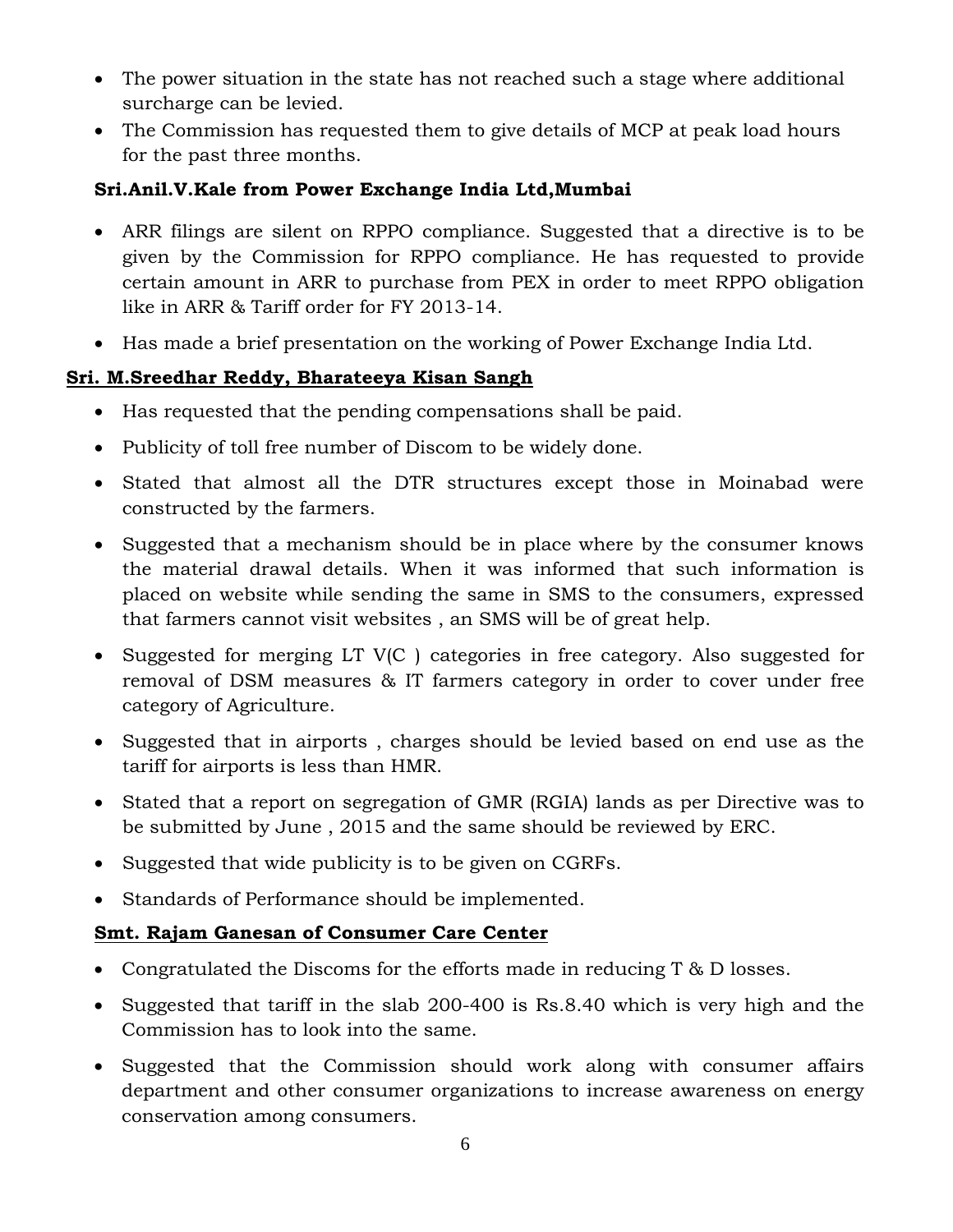- Suggested that wide publicity is to be given on CGRFs , more specifically its location, contact numbers etc., Reports from CGRFs are to be obtained regularly.
- Meter readings of Domestic services should be taken by meter readers on the same date and time so as to avoid jumping of consumption to next slab.

# **Dr.L.Muralidhar of Jana Vignana Vedika**

- Awareness should be created among consumers in order to reduce accidents.
- Energy conservation should be inculcated in consumers through awareness programmes.

## **Professor S.Jeelani of Center for Distance & Virtual Learning, HCU**

- Suggested that separate category be created for rural education institutions.
- Uninterrupted power supply is to be given in rural educational institutions.
- Alternative sources of energy are to explored.
- A research committee should be constituted to explore ways of reducing cost of supply.
- Separate category is to be created for rural domestic consumers.

# **Sri.G.Raghuma Reddy, Chairman & Managing Director, TSSPDCL**

- Reduction of contract period from 2 years to 1 year: difficult as power procurement is done on yearly basis and contract change in the middle of the year is not possible . On Commission's query, whether it can be done as consumption for one year is proposed for FY 2016-17, unless the Commission approves the procurement taking into consideration the above. Whether it is possible to implement w.e.f from this tariff order, he has told that details will be presented to the Commission.
- Load increase from 100 hp to 250 hp in LT category: if load is increased losses will increase.
- On ToD incentives: Since it is introduced for the first time, the impact is to be observed.
- Demand estimation: objective of Discoms is to meet the peak demand to provide uninterrupted supply to consumers and hence additional power purchase is integrated into power purchases.
- Energy conservation: 5 lakh LED bulbs are being provided for 15 municipalities directly by the Discoms avoiding mediating agencies to reduce the final cost.
- Inadequate information on CoDs of generating stations: exact dates are not given as trial runs etc will have to take place and thus only month is given instead date.